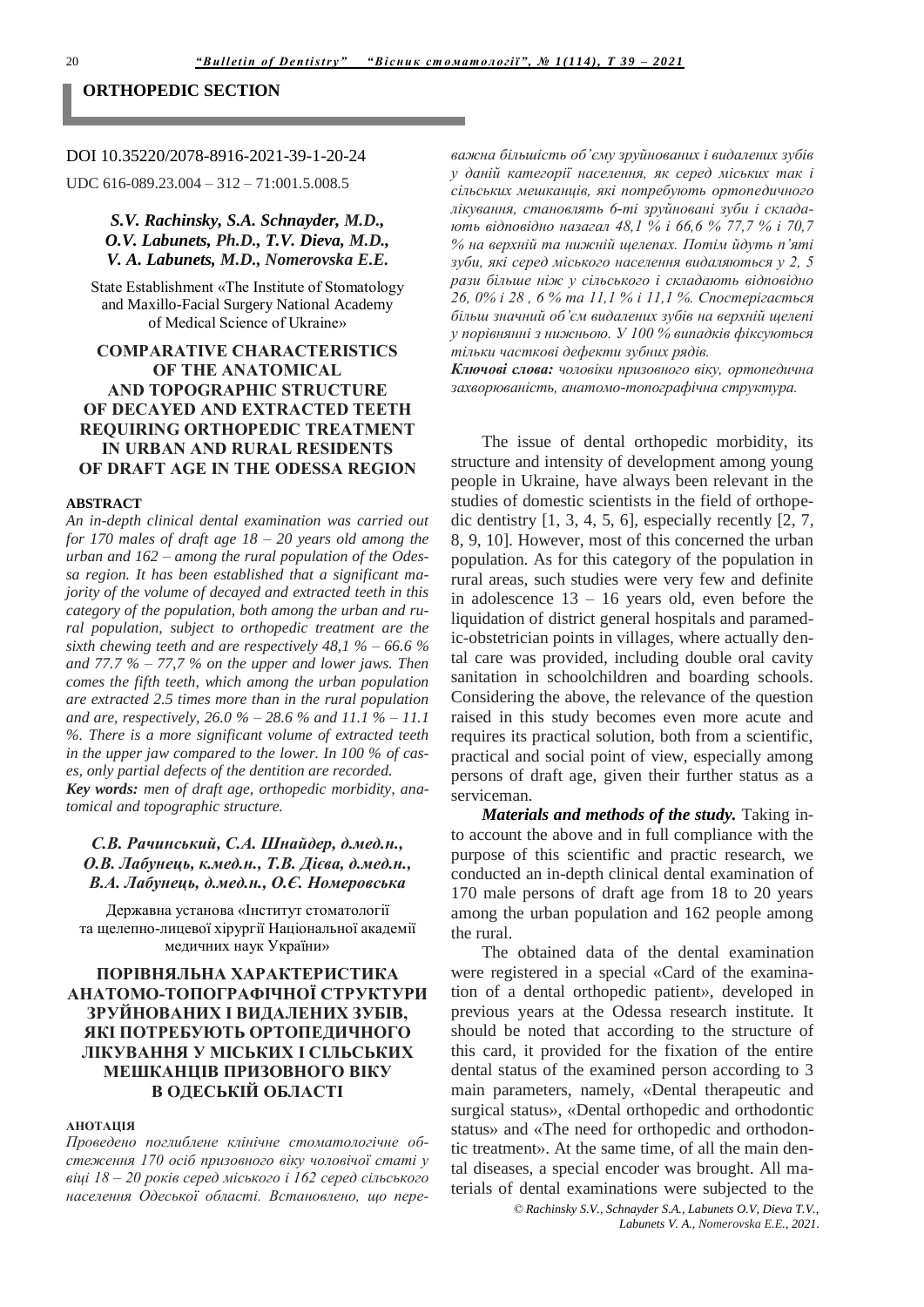appropriate grouping for each of the proposed research questions with their subsequent statistical processing to obtain arithmetic mean values, it was enough when conducting this kind of epidemiological studies, subject to the required number of surveyed persons, to obtain statistically reliable values. In this case, on the territory of Ukraine, it is at least 64 people in each studied age group [12]. Considering that we examined 332 people of draft age from 18 to 20 years old, it is quite sufficient to obtain the most probable results of the study. Separately, it

should be noted that it also fully coincides with the WHO requirements for conducting such studies.

*Results of the study and discussion.* So, based on the immediate need for information on an indepth characteristic of the anatomical and topographic structure of teeth with destructible coronal part, subject to prosthetics and extracted teeth, and in view of their fairly applied and scientific significance regarding the causes and frequency of damage to certain teeth, exactly in this age group of the population, the results of the relevant studies on this issue shown by us in table 1.

Table 1

**Anatomical and topographic structure of decaying teeth in men of draft age in Odessa region, which are subject to orthopedic treatment, %**

| Population | Jaw             |     | Dental formula |      |             |                                                 |                          |               |                          |     |     |   |                 |                          |      |           |     |
|------------|-----------------|-----|----------------|------|-------------|-------------------------------------------------|--------------------------|---------------|--------------------------|-----|-----|---|-----------------|--------------------------|------|-----------|-----|
|            | type            | Õ   | −              | O    | ◡           | 4                                               |                          | ∸             |                          |     | ∠   |   | 4               | $\overline{\phantom{a}}$ |      |           |     |
| Urban      | u/1             | 0.8 | 5.8            | 27.5 | 25<br>ر . ب | $\overline{ }$<br>$\mathbf{1} \cdot \mathbf{1}$ |                          | $\sim$<br>ن.ر | 0.8                      | 0.8 | 3.3 | – | 5.0             | 10.8                     | 18.3 | . .<br>v. | 0.8 |
|            | $-11$           |     | 13.0           | 3.0  | 8.0         | 1,8                                             |                          | —             |                          | –   |     | – | $1.0\,$         | 3.0                      | 32.0 | 7.0<br>−  |     |
| Rural      | $\cdots$<br>u/1 | –   | 6.5            | 21.5 | 7<br>7.8    | 0.9                                             |                          | _             | $\overline{\phantom{a}}$ | —   | 0.9 |   | $\Omega$<br>ム・フ | $\cap$<br>$1 + 1$        | 29.0 | 8.4       |     |
|            | 111             |     | 1.8            | 30.9 | 4.4         | $\tilde{z}$<br>ن. 1                             | $\overline{\phantom{a}}$ | _             |                          | -   | —   |   | ن. 1            | 4.4                      | 29.4 | 16.2      |     |

So, according to the indicators presented in the table, in general, both among urban and rural residents of a given age and gender, the largest volume of teeth with decaying coronal part of the teeth that need prosthetics falls on the 6th chewing teeth. So, in the upper jaw among the urban population, in general, the number of such teeth was 45.8 % of the total number of teeth on it. At the same time, on the left side of this jaw there were 18.3 %, and on the right  $-27.5$  %. On the lower jaw, this indicator is much higher and is determined at the level of 65.0 %, of which 32.0 % on the left and 33.0 % on the right. As for the rural population of this age group and sex, the distribution is as follows: on the upper jaw they amounted to 50.5 % (29.0 % on the left and 21.5 % on the right), on the lower jaw – 60.3 %, or 29.4 % on the left and 30.9 % – on the right, respectively.

If we go further in the chronology of the frequency of the number of teeth with decayed coronal part of hard tissues, subject to orthopedic treatment, then this indicator is followed by practically the 5th and 7th teeth in terms of the total amount of lesions, namely, among urban residents, the 5th teeth, which on the upper jaw are 24.1 % (10.8 % on the left and 13.3% on the right) and 11.0 % (8.0 % on the left and 3.0 % on the right) on the lower. In turn, this indicator among rural residents is, respectively, 30.0 % (17.8 % on the left and 12.2 % on the right) at the top and 8.8 % (4.4 % on the left and 4.4% on the right) at the lower. As for the 7th teeth, the distribution is as follows: among the urban population on the upper jaw it is 12.5 % (6.7 % on the left and 5.8 % on the right), on the lower  $-20.0$  % (7.0 % on the

left and 13.0 % on the right), and among the rural population it is, respectively, 14.9 % (8.4 % on the left and 6.5 % on the right) and 28.0 % (16.2 % on the left and 11.8 in the case).

They are followed at a fairly considerable distance by the 4th teeth  $-7.5\%$  (5.0 % on the left and 2.5 % on the right) among the urban population on the upper jaw and 4.0 % on the lower (1.0 % and 3,0 %, respectively), and among the rural 3.8 % on the upper (2.9 % and 0.9 %) and 3.0 % on the lower (1.5 % and 1.5 %). This is followed by the 2nd teeth  $-$ 6.6 % and the 1st  $-1.6$  %, and only among urban residents of this gender and age. There are practically no teeth with a similar volume of destruction of hard tissues of their coronal part among the canines and incisors in the urban population on the lower jaw and these teeth, both on the upper and lower jaws among the rural population.

When analyzing the information received, it is necessary to focus especially on constant attention during preventive clinical reviews of this population category on the 6th, 5th and 7th teeth, despite their high degree of hard tissues damage and the rapidity of the clinical course of their destruction, it says again and again about the need for their dispensary registration and constant dynamic observation.

Information about the anatomical and topographic structure of the extracted teeth is not only interesting and important from different points of view. Taking into account this situation, we also carried out relevant studies to determine the anatomical and topographic state of the extracted teeth among this category of the population of Ukraine, the data of which are presented in table 2.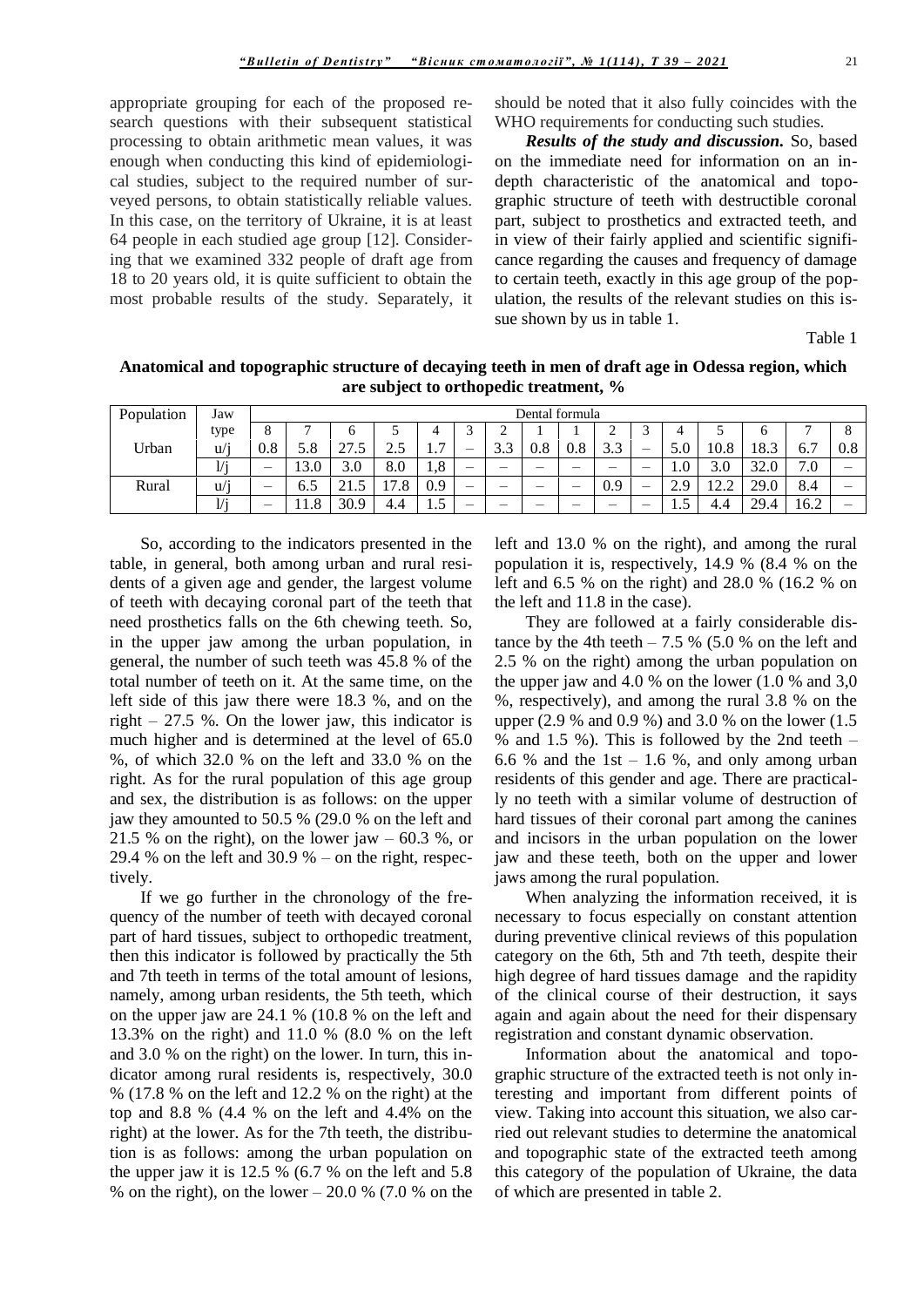Based on the materials presented in the table, first of all, it should be shown that both in the total volume of decaying teeth, the coronal part of which is subject to orthopedic treatment, and in the number of extracted teeth, the leading place is again occupied by 6th teeth, both among the urban and rural

population. So, according to table 2, the number of extracted 6th chewing teeth among urban residents in the upper jaw reaches  $48.1%$  (30.4 % on the right and 17.7 % on the left) of the total volume of extracted teeth on this jaw, and on the lower  $-66.6\%$ (33.3 % and 33.3 %, respectively).

Table 2

Anatomical and topographic structure of extracted teeth in men of draft age in Odessa region, %

| Population | Jaw  |                          | Dental formula |      |      |     |   |   |  |  |   |   |               |      |            |     |  |
|------------|------|--------------------------|----------------|------|------|-----|---|---|--|--|---|---|---------------|------|------------|-----|--|
|            | type | 8                        |                |      |      |     |   |   |  |  | ∸ |   |               |      | O          | -   |  |
| Urban      | u/1  | $\overline{\phantom{0}}$ | 4.3            | 30.4 | 13.0 | 130 | – | – |  |  | – |   | $\sim$<br>4.3 | 3.0  | 17<br>11.1 | 4.3 |  |
|            | 1/i  |                          | 4.8            | 33.3 | 14.3 | –   |   | – |  |  | – | — | –             | 14.3 | 33.3       |     |  |
| Rural      | u/1  | –                        | 5.6            | 44.4 | .    | -   | _ | – |  |  | – |   |               |      | 33.3       | 5.8 |  |
|            | 1/i  | –                        | .              | 33.3 |      | _   | _ | – |  |  | – | _ | --            | 11.1 | 44.4       |     |  |

As for the rural population, in persons of draft age in the upper jaw their removal were 77.7 % (44.4 % and 33.3 % of the right to the left), and 77.7 % at the lower  $(33.3 %$  and  $44.4 %$ , respectively). Next, in chronological order, there are 5 teeth and also both among the urban and rural population, namely, on the upper jaw among urban residents, this indicator is  $26.0\%$  (13.0 % on the left and 13.0 % on the right), and at the lower  $-28.6$  % (14.3 %) and 14.3 %, respectively).

In the rural population, this position is as follows, on the upper jaw they are extracted in 11.1 % of cases (11.1 % on the left and  $0 %$  – on the right), and on the lower 11.1 %, with their relative absence on the left on this jaw.

Compared to the 6th and 5th teeth, the percentage of removal of the 4th and 7th teeth is extremely insignificant, and only at the expense of the urban population. Separately, it should be shown that extracted canines and incisors among urban residents, and extracted canines, incisors and 4 teeth among rural people of draft age are not observed at all.

Analyzing the data obtained on this issue, the following should be noted. It seems to us that such a number of extracted teeth, especially premolars under the age of 20, is absolutely unjustified and did not understandable from a professional medical point of view, especially since at this age of extracted teeth because of complications of parodontitis does not exist at all, but only due to complications of caries, that is, diseases, with the proper organization of the provision of dental care and the professionalism of dentists, need to be cured at this age in almost 100% of cases, in our opinion.

Considering the latter, from our point of view, we need inalienable measures to radically reform and improve the organization of dental care for this category of the population of our country, both among the urban and rural population.

Apparently, the data on the structure of the extracted teeth, depending on the type of jaw and the status of the population, are also acquiring practical significance, the indicators of which are presented in table 3.

Table 3

The structure of the total volume of extracted teeth in men of draft age in the Odessa region, depending on the type of jaws, per 1000 people

| Population | Jaw type     | Number of extracted teeth | Ratio. %        | Ratio in absolute indicators |
|------------|--------------|---------------------------|-----------------|------------------------------|
|            | U/1          | 135.3                     | ະາ ເ<br>ل و کار |                              |
| Urban      |              | 23.4                      |                 | .                            |
|            | $\mathbf{u}$ |                           | 66.7            |                              |
| Rural      |              | 55.S                      |                 |                              |

An in-depth analysis of the data given in the table showed a rather significant difference in the volume of extracted teeth in persons of draft age in the Odessa region between the upper and lower jaws. At the same time, the vast majority of extracted teeth in the upper jaw are clearly observed, both among urban and especially among rural residents.

So, the number of extracted teeth among persons of draft age up to 20 years in this region is 135.3 among the urban and 123.4 among the rural population per 1000 people of this age, which amounted to 52.5 % and 47.5 %, respectively, and correlates as 1.1 to 1.0. A particularly significant difference in this indicator is observed among rural residents, namely, 111.1 teeth are extracted on the upper jaw, and 55.5 teeth on the lower jaw, each 1000 persons of this population category, respectively, amounted to 67.7 % and 32.3 % and correlates as 2.1 to 1.0, that is, on the upper jaw, they are extracted 2.1 times more than on the lower jaw. If we take in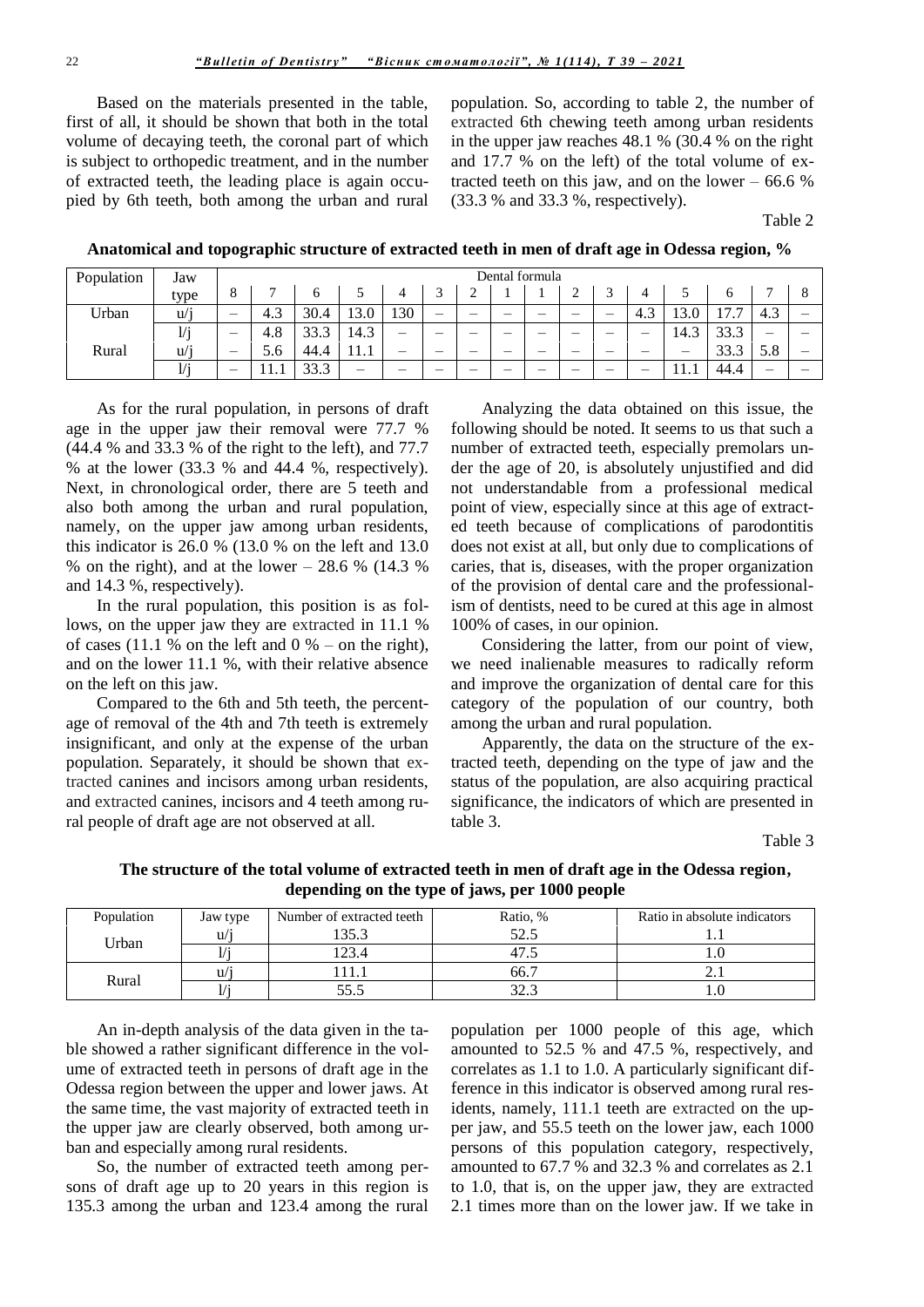general the volume of extracted teeth in the upper jaw and among the urban and rural population and compare it with a similar indicator in the lower jaw, then their ratio is fixed from 1.4 to 1.0, that is, in persons of draft age in this region, it is generally extracted 1.4 times more teeth in the upper jaw.

By the way, a similar trend is recorded among these individuals in the Western region of our country, presented in previous articles [7, 8].

In orthopedic dentistry, sound engineering and materials science, the data on the topography of dentition defects, with their partial absence, are quite significant, both from the scientific and especially practical points of view. It should be noted that this indicator is officially proposed to be calculated according to the Kennedy classification, according to which there are 4 corresponding classes. Despite this, table 4 provides data on this issue.

Table 4

**Topography of dentition defects in men of draft age in Odessa region, according to Kennedy, %**

| Population | Defect classes |          |                          |          |                                   |                |                     |        |  |  |  |
|------------|----------------|----------|--------------------------|----------|-----------------------------------|----------------|---------------------|--------|--|--|--|
|            |                | 1 S U    |                          | 2nd      | 3rd                               |                | 4th                 |        |  |  |  |
|            | $\mathbf{u}$   | $\cdots$ | u                        | $\cdots$ | u/                                | $\cdots$       | u/                  | $\sim$ |  |  |  |
| Urban      | –              |          | $\overline{\phantom{m}}$ | –        | -<br>44.7                         | ⊏∩<br>J∠.∪     | ⌒<br>$\overline{a}$ |        |  |  |  |
| Rural      |                | _        |                          |          | $\overline{\phantom{a}}$<br>ے ، ب | $\sim$<br>21.0 |                     |        |  |  |  |

Analyzing the materials given in the table, it should be shown that in this region of our country, both among the urban and rural population in the researched age category and gender, partial defects in the dentition of the 3rd class according to Kennedy are almost completely observed. At the same time, only among urban residents, such defects of the 4th class are recorded in an extremely insignificant number and account for only 2.7 % of their total volume.

If we consider this issue in order to determine certain types of orthopedic treatment for a given topography of dentition defects in the studied population category, then they quite need only permanent prosthetics of various types, depending on the individual clinical situation and financial capabilities of patients.

*Conclusions***.** 1. Comparative analysis of the anatomical and topographic structure of decayed and extracted teeth requiring orthopedic treatment among urban and rural male residents of draft age showed, both in the 1st and 2nd cases, the overwhelming majority of such lesions among the sixth teeth, regardless of their social status.

2. It draws attention to the rather significant, given the very young age of the surveyed, the volume of removed premolars, that is, teeth, with proper organization and planning of this category of the population of dental care, which can be cured in almost 100 % of cases, is completely unjustified.

3. We believe that the main reason for such a situation in persons of draft age is not a medical factor, but the uncertainty of certain government agencies in organizing the provision and financing of this category of the country's population.

4. Taking into account their further status as a serviceman, we propose to solve the issue of guaranteed dental care at the state level with their inclusion in the benefit groups of the population for the provision of medical gratuitous assistance, in accordance with Article 7 of the "Fundamentals of Ukrainian legislation on healthcare".

## **REFERENCES**

1. **Klityns'ka O.V., Molchanov Ju.O., Djachuk K.G., Rozluc'ka V.Z.** Osoblyvosti poshyrennja karijesu zubiv u shkoljariv starshyh klasiv mista Uzhgoroda. Molodyj vchenyj. 2015;10 (2):170-172. [in Ukrainian]

2. **Mochalov Ju.O.** Klinichne obgruntuvannja vdoskonalennja likuvannja zubiv z defektamy tverdyh tkanyn v umovah rozvytku importozamishhennja plombuval'nyh materialiv: avtoref. dys. na zdobuttja naukovogo stupenja d-ra medychnyh nauk. spec. 14.01.22 – «Stomatologija», 14.02.03 – «Social'na medycyna». Uzhgorod; 2020:47. [in Ukrainian]

3. **Muntjan L.M., Jur A.M.** Chastota vynyknennja, poshyrenist' vtorynnyh chastkovyh adentij ta shhelepnyh deformacij u osib molodogo viku. Ukrai'ns'kyj stomatologichnyj al'manah. 2010;5:25-26. [in Ukrainian]

4. **Labunec' O.V.** Klinichne obgruntuvannja rann'ogo ortopedychnogo likuvannja malyh vkljuchenyh defektiv zubnyh rjadiv u molodomu vici: avtoref. dys. na zdobuttja naukovogo stupenja kand.med.nauk za spec. 14.01.22 – «Stomatologija» Odesa, 2015:20. [in Ukrainian]

5. **Ozhogan Z.R., Vdovenko L.P.** Osoblyvosti klinichnoi' kartyny defektiv zubnyh rjadiv u osib molodogo viku. Dental'ni patologii'. 2006;36(28-31):19-21. [in Ukrainian]

6. **Dragomyreckaja M.S., Kolesnyk T.V., Lepskyj V.V.** Stomatologycheskyj status molodezhy Ukraynы. Ukraynskyj stomatologycheskyj al'manah (Materialy naukprakt. Konferencii' z mizhnar. uchastju. Suchasni pytannja ortodontii'. Misce ortodontii' sered stomatologichnyh special'nostej. Poltava 12-13 kvitnja 2012 r.: tezy dop.). 2012;2:54-56. [in Ukrainian]

7. **Rachynsk'kyj S.V., Shnajder S.A., Labunec' O.V., Dijeva T.V., Labunec' V.A.** Anatomo-topografichna harakterystyka zubiv i defektiv zubnyh rjadiv, shho pidljagajut' ortopedychnomu likuvannju u osib pryzovnogo viku Ivano-Frankivs'koi' oblasti. Visnyk stomatologii'. 2019;2:32-36. [in Ukrainian]

8. **Rachyns'kyj S.V., Shnajder S.A., Labunec' O.V., Dijeva T.V., Labunec' V.A.** Stomatologichna ortopedychna zahvorjuvanist' u cholovikiv pryzovnogo viku Ivano-Frankivs'koi' oblasti. Arhiv klinichnoi' medycyny. 2020;2(26):46-48. [in Ukrainian]

9. **Labunec' O.V., Rachyns'kyj S.V., Shnajder S.A., Dijeva T.V., Labunec' V.A.** Obgruntuvannja medychnoi'